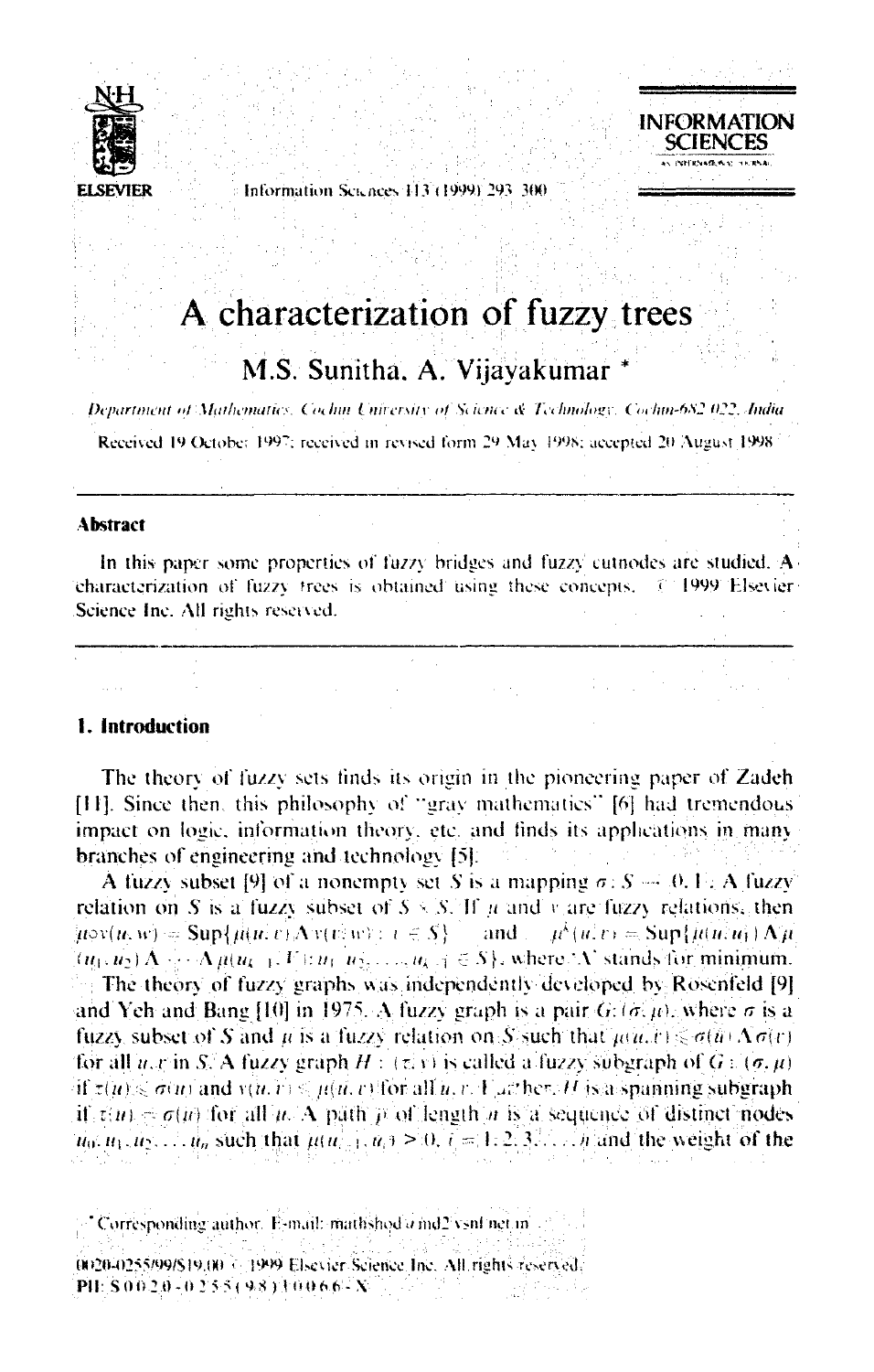weakest arc is defined as its strength. If  $u_0 = u_n$  and  $n \ge 3$  then  $\rho$  is called a cycle. Also. Sup $\{\mu^k(u, v) : k = 1, 2, 3 \ldots\}$  gives the strength of connectedness between any two nodes u and v, denoted by  $\mu^{\chi}(u,v)$ . A fuzzy graph  $G: (\sigma, \mu)$  is connected if  $\mu^{2}(u, v) > 0$  for all u.v.

Recently, automorphisms of fuzzy graphs [3], fuzzy interval graphs [4], fuzzy line graphs  $[7]$ , cycles and cocycles of fuzzy graphs  $[8]$ , etc., have also been studied.

In this paper-some-properties of fuzzy bridges and fuzzy cutnodes are studied and a characterization of fuzzy trees is obtained using them.

Throughout, we assume that  $S$  is finite,  $\mu$  is reflexive and symmetric [9]. In all the examples  $\sigma$  can be chosen in any manner satisfying the definition of a fuzzy graph. Also, we denote the underlying crisp graph by  $G^*$ :  $(\sigma^*, \mu^*)$ , where  $\sigma^* = \{u \in S : \sigma(u) > 0\}$  and  $\mu^* = \{(u, v) \in S \times S : \mu(u, v) > 0\}.$ 

## 2. Fuzzy bridges and fuzzy cutnodes

**Definition 1** [9]. An arc  $(u, r)$  is a fuzzy bridge of G:  $(\sigma, u)$  if deletion of  $(u, r)$ reduces the strength of connectedness between some pair of nodes.

Equivalently,  $(u, v)$  is a fuzzy bridge if and only if there exist  $x, y$  such that  $(u, v)$  is an arc of every strongest  $x-y$  path.

**Definition 2[9].** A node is a fuzzy cutnode of  $G: (\sigma, u)$  if removal of it reduces the strength of connectedness between some other pair of nodes.

Equivalently,  $w$  is a fuzzy cutnode if and only if there exist  $u, v$  distinct from w such that w is on every strongest  $u-v$  path.

TheoremI (9]. *The [ollowing statements arc equivalent,*

1.  $(u, v)$  *is a fuzzy bridge.* 

*2. iu.r) is not a weakest arc ofan» cvclc,*

**Remark 1.** Let  $G: (\sigma, \mu)$  be a fuzzy graph such that  $G^* : (\sigma^*, \mu^*)$  is a cycle and let  $t = \min\{\mu(u, v): \mu(u, v) > 0\}$ . Then all arcs  $(u, v)$  such that  $\mu(u, v) > t$  are fuzzy bridges of *G.*

**Theorem 2.** Let G:  $(\sigma, \mu)$  be fuzzy graph such that  $G^*(\sigma^*, \mu^*)$  is a cycle. Then a *node is a* fuzzy cutnode of G if and only if it is a common node of two fuzzy *bridges.*

**Proof.** Let  $w$  be a fuzzy cutnode of G. Then there exist  $u$  and  $v$ , other than  $w$ , such that w is on every strongest  $u-v$  path. Now  $G: (\sigma^2, u^r)$  being a cycle, there exits only one strongest  $u-t$  path containing w and by Remark I. all its arcs are fuzzy bridges. Thus w, is a common node of two fuzzy bridges. Conversely, let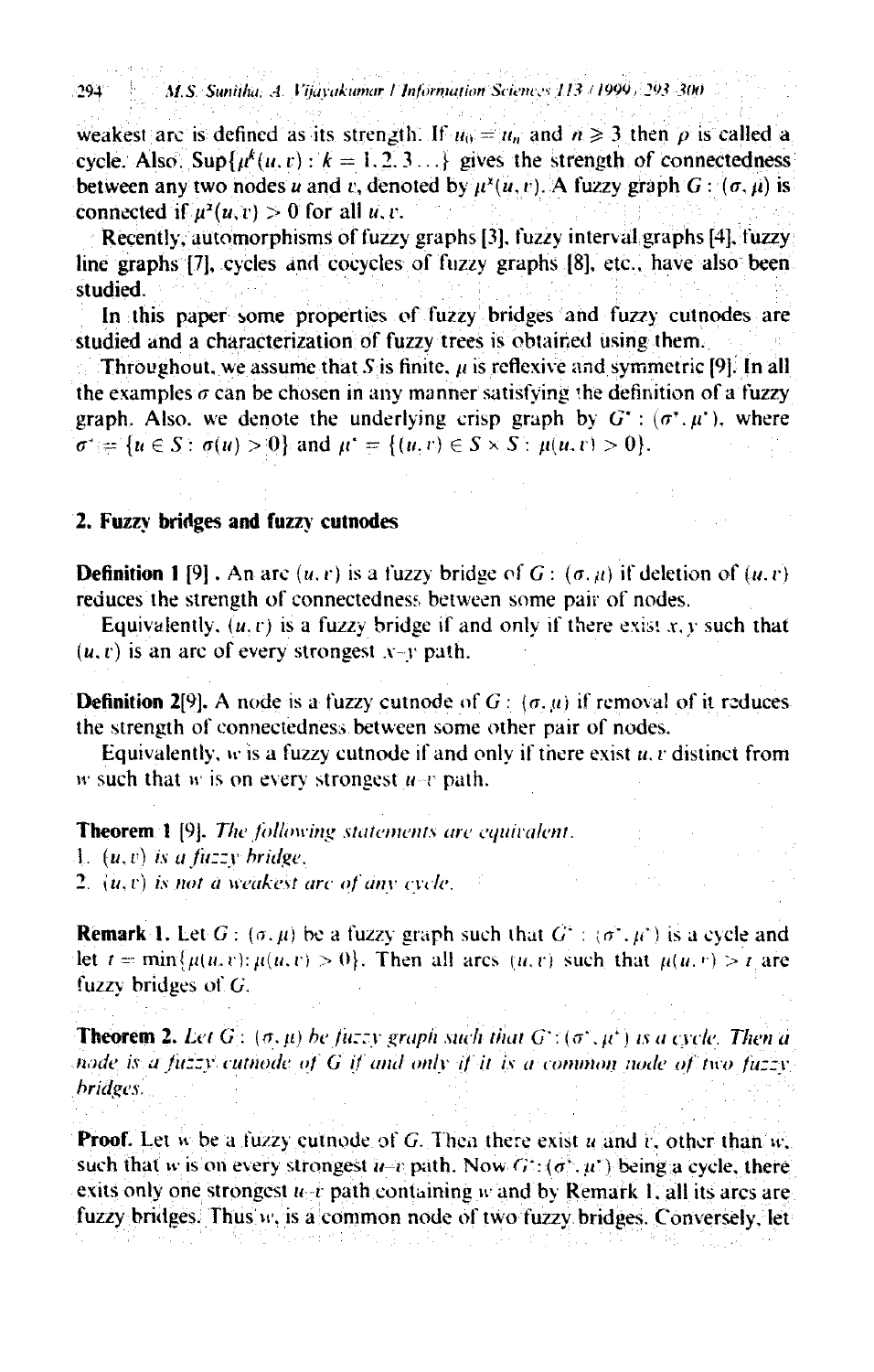#### M.S. Sunitha, A. Vijayakumar I Information Sciences 113 (1999) 293 300 295

w be a common node of two fuzzy bridges  $(u, w)$  and  $(w, v)$ . Then both  $(u, w)$ and  $(w, v)$  are not the weakest arcs of G (Theorem 1). Also the path from u to v not containing the arcs  $(u, w)$  and  $(w, v)$  has strength less than  $\mu(u, w) \Lambda \mu(w, v)$ . Thus the strongest  $u-v$  path is the path  $u, w, v$  and  $\mu^2(u, v) = \mu(u, w) \Lambda \mu(w, v)$ . Hence w is a fuzzy cutnode  $\Box$ 

**Theorem 3.** If w is a common node of at least two fuzzy bridges, then w is a fuzzy cumode.

**Proof.** Let  $(u_1, w)$  and  $(w, u_2)$  be two fuzzy bridges. Then there exist some u, r such that  $(u_1, x)$  is on every strongest u-c path. If w is distinct from u and c it follows that w is a fuzzy cutnode. Next, suppose one of r, u is w so that  $(u_1, w)$  is on every strongest  $u-w$  path or  $(w, u_2)$  is on every strongest w r path. If possible let w be not a fuzzy cutnode. Then between every two nodes there exist, at least one strongest path not containing w. In particular, there exist at least one strongest path  $\rho$ , joining  $u_1$  and  $u_2$ , not containing w. This path together with  $(u_1, w)$  and  $(w, u_2)$  forms a cycle.

Case 1. If  $u_1, w, u_2$  is not a strongest path, then clearly one of  $(u_1, w)$ ,  $(w, u_2)$ or both become the weakest arcs of the evole which contradicts that  $(u_1, w)$  and  $(w, u_2)$  are fuzzy bridges.

Case 2. If  $u_1, w_1u_2$  is also a strongest path joining  $u_1$  to  $u_2$ , then  $\mu^2(u_1, u_2) = \mu(u_1, u) \Lambda \mu(w, u_2)$ , the strength of  $\rho$ . Thus arcs of  $\rho$  are at least as strong as  $\mu(u_1, w)$  and  $\mu(w, u_2)$  which implies that  $(u_1, w)$ ,  $(w, u_2)$  or both are the weakest arcs of the cycle, which again is a contradiction. a

**Remark 2.** The condition in the above theorem is not necessary. In Fig. 1, w is a fuzzy cutnode;  $(u, w)$  and  $(v, x)$  are the only fuzzy bridges.

**Remark 3.** In the following fuzzy graph (Fig. 2),  $(u_1, u_2)$  and  $(u_3, u_4)$  are the fuzzy bridges and no node is a fuzzy cathode. This is a significant difference from the crisp graph theory.

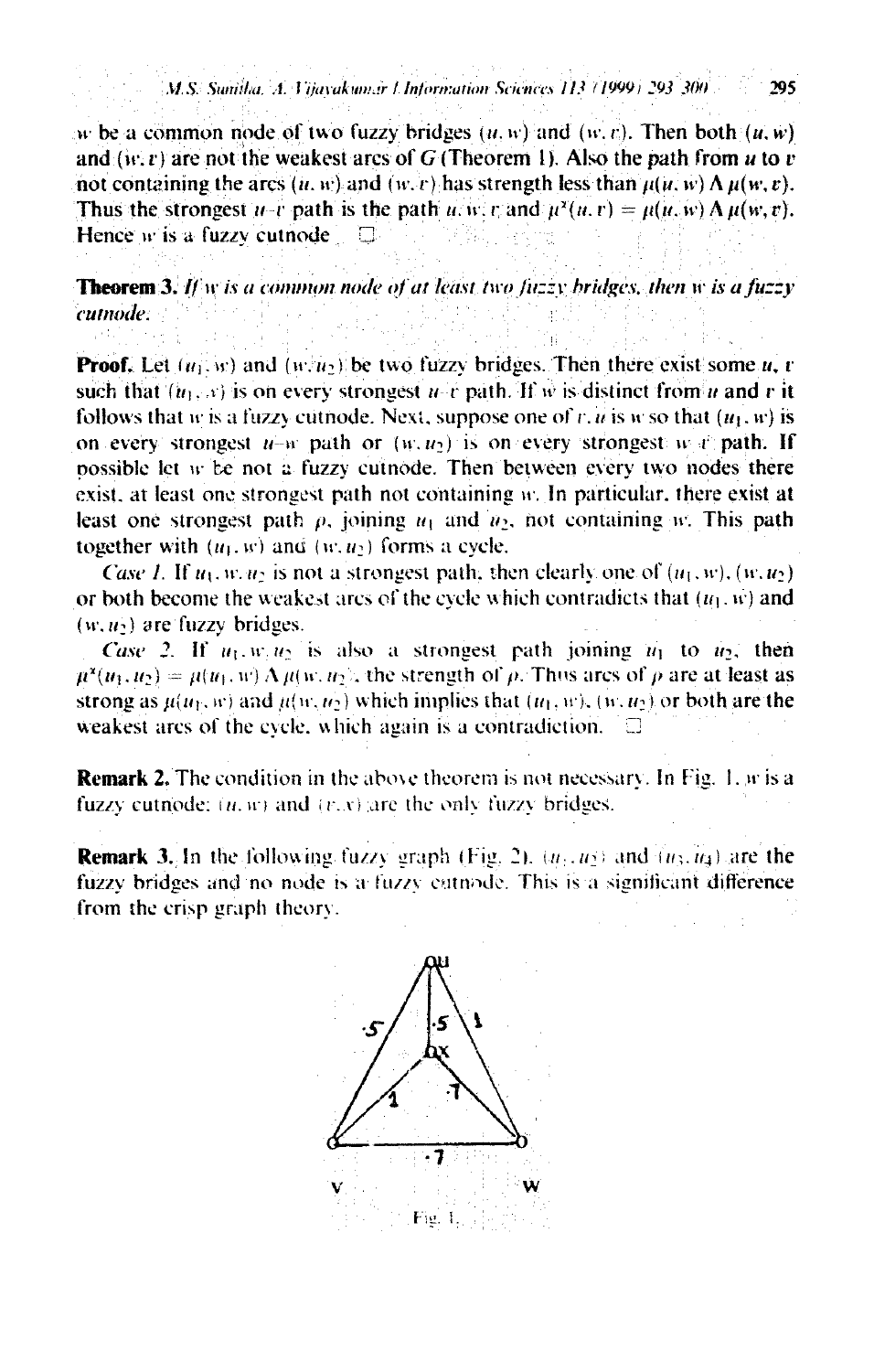296 M.S. Sunitha, A. Vitavakumar / Information Sciences 113 (1999) 293-300

**Theorem 4.** If  $(u, v)$  is a fuzzy bridge, then  $\mu^2(u, v) = \mu(u, v)$ .

**Proof.** Suppose that  $(u, v)$  is fuzzy bridge and that  $u^2(u, v)$  exceeds  $u(u, v)$ . Then there exists a strongest  $u$  r path with strength greater than  $\mu(u, v)$  and all arcs of this strongest path have strength greater than  $\mu(u, v)$ . Now, this path together with the arc  $(u, v)$  forms a cycle in which  $(u, v)$  is the weakest arc. contradicting that  $(u, v)$  is a fuzzy bridge.  $\Box$ 

**Remark 4.** The converse of the above theorem is not true. The condition for the converse to be true is discussed in Theorem 9.

## 3. Fuzzy trees

**Definition 3** [9]. A connected fuzzy graph  $G: (\sigma, \mu)$  is a fuzzy tree if it has a fuzzy spanning subgraph  $F : (\sigma, v)$ , which is a tree, where for all arcs  $(u, v)$  not in  $F$ ,  $u(u, v) < v^{\alpha}(u, v)$ .

Equivalently, there is a path in  $F$  between  $u$  and  $r$  whose strength exceeds  $u(u, v)$ .

**Lemma** 1 [9]. If  $(\tau, y)$  is a fuzzy subgraph of  $(\sigma, \mu)$ , then  $\forall x \in \partial \mathcal{U}$  $u, v, v^2(u, v) \leq \mu^2(u, v).$ 

**Theorem 5.** If  $G$ :  $(\sigma, \mu)$  is a fuzzy tree and  $G^*$ :  $(\sigma^*, \mu^*)$  is not a tree, then there exists at least one arc  $(u, v)$  in  $\mu^*$  for which  $\mu(u, v) < \mu^2(u, v)$ .

**Proof.** If G is a fuzzy tree, then by definition there exists a fuzzy spanning subgraph  $F : (\sigma, v)$ , which is a tree and  $\mu(u, v) < v^2(u, v)$  for all arcs  $(u, v)$  not in *F.* Also  $y^2(u, v) \le u^2(u, v)$  by Lemma 1. Thus  $u(u, v) \le u^2(u, v)$  for all  $(u, v)$  not in F and by hypothesis there exist at least on arc  $(u, v)$  not in F, which completes the proof.  $\Box$   $\Box$ 

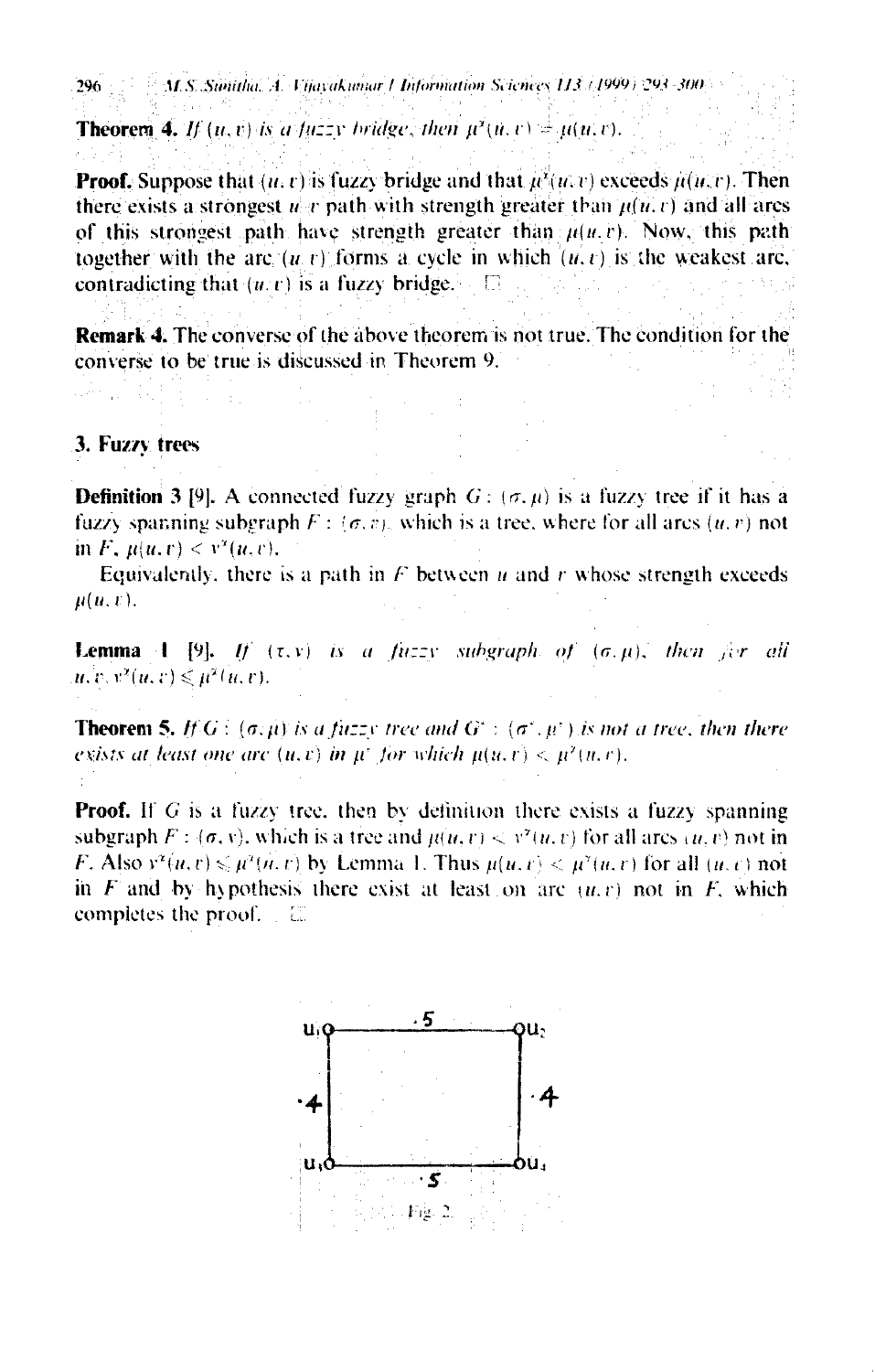297

**Definition 4** [3]. A complete fuzzy graph is a fuzzy graph  $G: (\sigma, \mu)$  such that  $\mu(u, v) = \sigma(u) \Lambda \sigma(v)$  for all u and v.

**Lemma 2** [3]. If G is a complete fuzzy graph, then  $\mu^2(u, v) = \mu(u, v)$ .

**Lemma 3** [3], A Complete fuzzy graph has no fuzzy cutnodes.

**Remark 5.** The converse of lemma 2 is not true (Fig. 3). Also, a complete fuzzy graph may have a fuzzy bridge (Fig. 4).

**Theorem 6.** If  $G$ :  $(\sigma, \mu)$  is a fuzzy tree, then G is not complete.

**Proof:** If possible let G be a complete fuzzy graph. Then  $\mu^2(u, v) = \mu(u, v)$  for all u, r [lemma 2]. Now G being a fuzzy tree,  $\mu(u, v) < v^x(u, v)$  for all  $(u, v)$  not in *F*. Thus  $\mu^2(u, v) < v^2(u, v)$ , contradicting lemma 1.  $\Box$ 

**Theorem 7** [9]. If G is a fuzzy tree, then arcs of F are the fuzzy bridges of G.

**Theorem 8.** If G is a fuzzy tree, then internal nodes of F are the fuzzy cutnodes of G.

**Proof.** Let w be any node in G which is not an end node of F. Then by Theorem 7, it is the common node of at least two arcs in  $F$  which are fuzzy bridges of  $G$ and by Theorem 3,  $w$  is a fuzzy cutnode. Also, if  $w$  is an end node of  $F$ , then  $w$  is not a fuzzy cutnode; for, if so, there exist  $u, v$  distinct from  $w$  such that  $w$  is on every strongest u c path and one such path certainly lies in F. But w being an end node of  $F$ , this is not possible. T

**Corollary:** A fuzzy cutnode of a fuzzy tree is the common node of at least two fuzzy bridges.

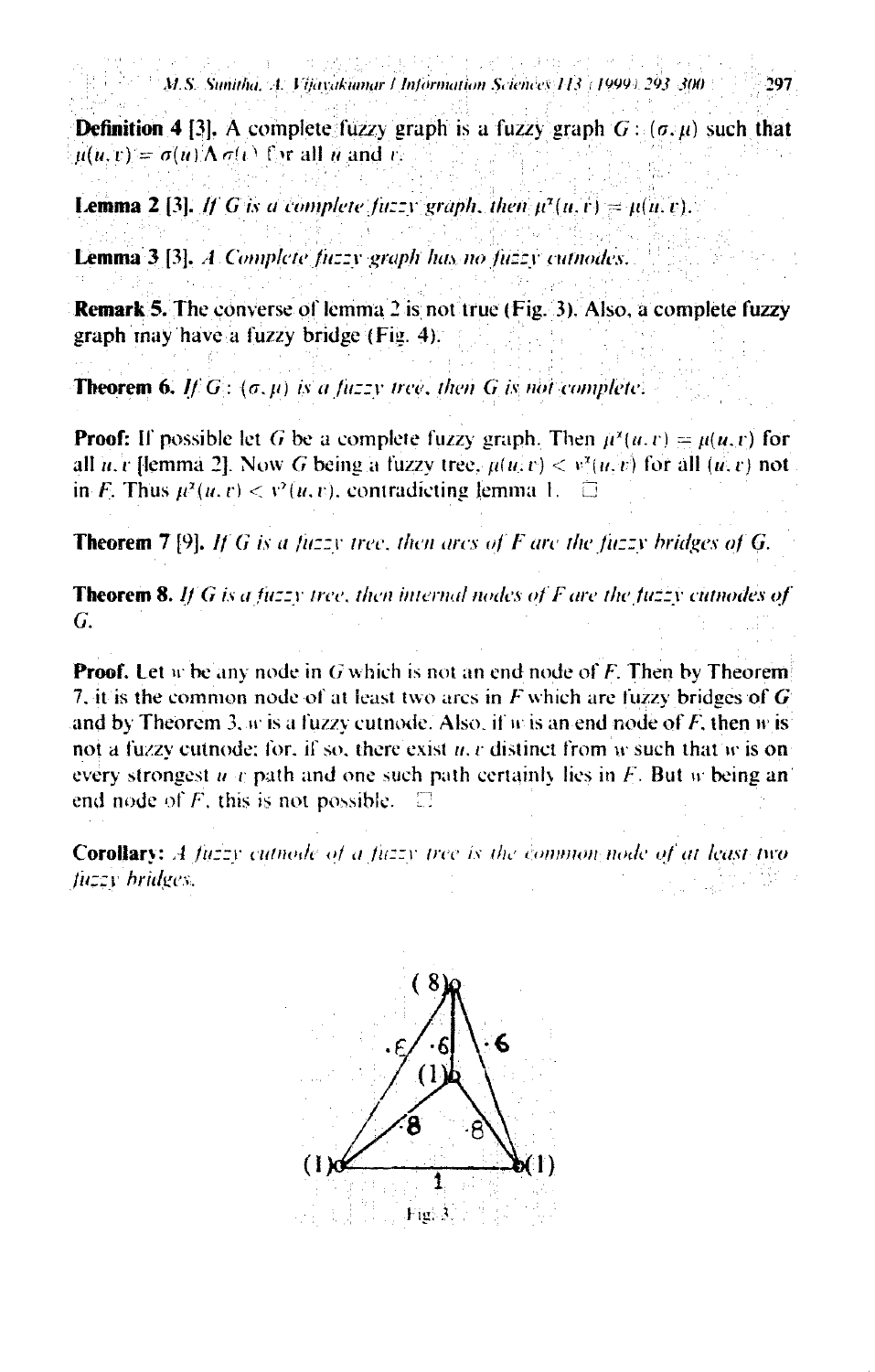:!98\/.*S.";lIl1itlw. A. /·iia"ikIlIllUr/ll1/imlltltit./t Scicncos* //3 ( NlJl))' :!lJ3.WO



## 4. Main result

**Theorem 9.**  $\Im$ :  $\langle \sigma, \mu \rangle$  *is a fuzzy tree if and only if the following are equivalent.*  $(1)$   $(u, e)$  *is a fuzzy bridge.* (2)  $\mu^2(u, v) = \mu(u, v).$ 

**Proof.** Let  $G: (\sigma, \mu)$  be a fuzzy tree and let  $(u, v)$  be a fuzzy bridge. Then  $\mu^2(u, v) = \mu(u, v)$  (Theorem 4). Now, let  $(u, v)$  be an arc in G such that  $\mu^2(u, v) = \mu(u, v)$ . If G<sup>\*</sup> is a tree, then clearly  $(u, v)$  is a fuzzy bridge: otherwise, it follows from theorem 5 that  $(u, v)$  is in F and  $(u, v)$  is a fuzzy bridge (Theorem 7).

Conversely, assume that  $(1) \iff (2)$ . Construct a maximum spanning tree  $T: (\sigma, v)$  for G [2]. If  $(u, v)$  is in T, by an algorithm in [2],  $\mu^2(u, v) = \mu(u, v)$ and hence  $(u, v)$  is a fuzzy bridge. Now, these are the only fuzzy bridges of  $G$ ; for, if possible let  $(u', v')$  be a fuzzy bridge of G which is not in T. Consider a cycle C consisting of  $(u', v')$  and the unique  $u' \cdot v'$  path in T. Now arcs of this  $u'$ ,  $v'$  path being fuzzy bridges they are not weakest arcs of C and hence  $(u', v')$  must be the weakest arc of C and hence cannot be a fuzzy bridge (Theorem I).

Moreover, for all arcs  $(u', v')$  not in *T*, we have  $\mu(u', v') < v^{\tau}(u', v')$ ; for, if possible let  $\mu(u', v') \geq v^2(u', v')$ . But  $\mu(u', v') < \mu^2(u', v')$  (strict inequality holds, since  $(u', v')$  is not a fuzzy bridge). So,  $v'(u', v') < \mu'(u', v')$  which gives a contradiction, since  $y^2(u', t')$  is the strength of the unique  $u'$   $t'$  path in T and by an algorithm in [2].  $\mu^2(u',t') = v'(u',t')$ . Thus T is the required spanning subgraph:  $F$ , which is a tree and hence  $G$  is a fuzzy tree.

**Remark 6.** For a fuzzy tree G, the spanning subgraph F is unique (Theorem 7). It follows from the proof of the above theorem that  $F_i$  is nothing but the maximum spanning tree  $T$  of  $G$ .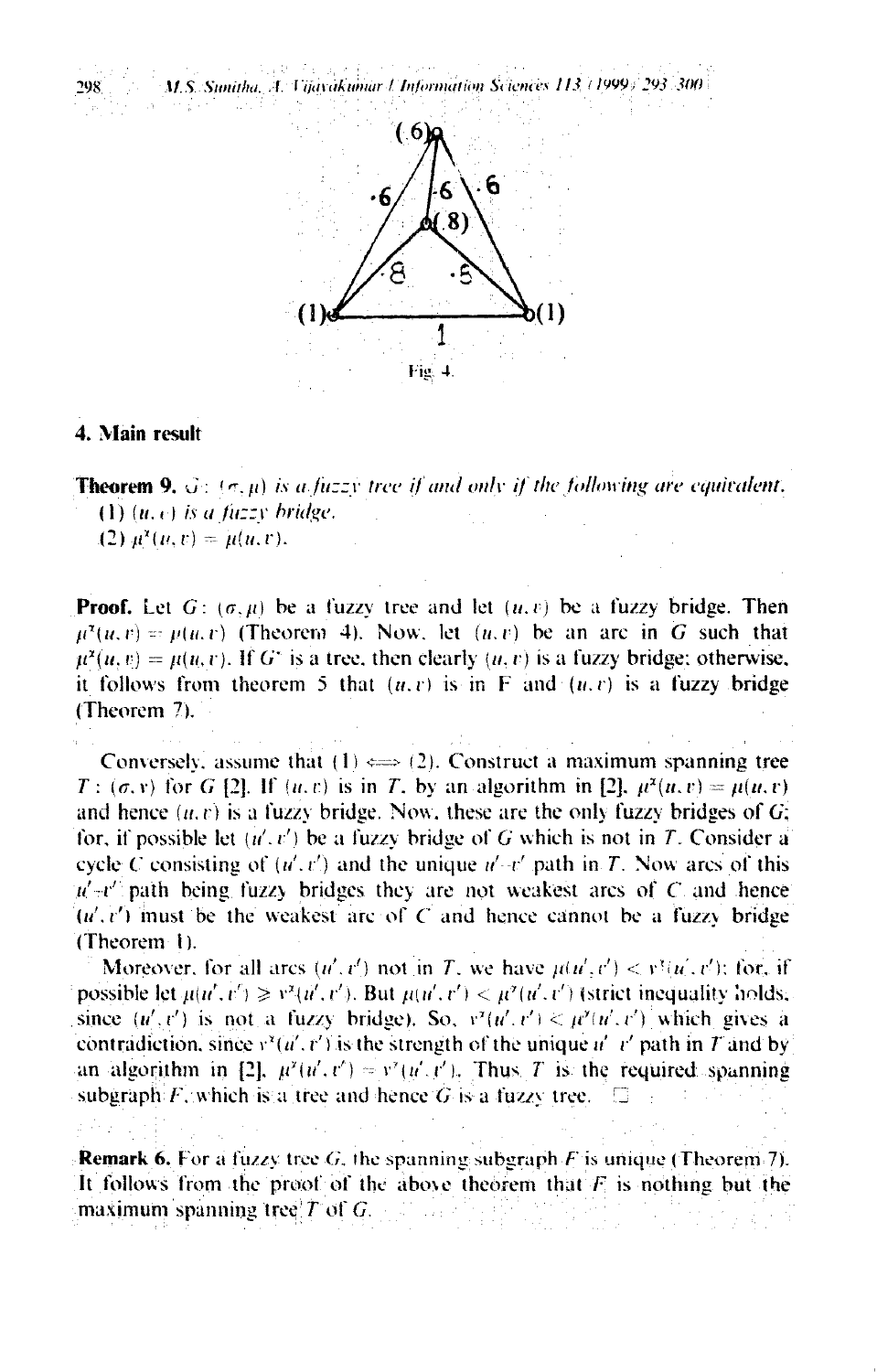

**Theorem 10.** A fuzzy graph is a fuzzy tree if and only if it has a unique maximum spanning tree.

**Remark 7.** For a fuzzy graph which is not a fuzzy tree there is at least one arc in  $T$  which is not a fuzzy bridge and arcs not in  $T$  are not fuzzy bridges of  $G$ . This observation leads to the following theorem.

**Theorem 11.** If  $G: (\sigma, \mu)$  is a fuzzy graph with  $\sigma' = S$  and  $|S| = p$  then G has at most  $p-1$  fuzzy bridges.

**Theorem 12.** Let  $G(\sigma, \mu)$  be a fuzzy graph and let T be a maximum spanning tree of G. Then end nodes of T are not fuzzy cut nodes of  $G$ .

Corollory: Every fuzzy graph has at least two nodes which are not fuzzy cut nodes.

However, there are fuzzy graphs with diametrical nodes, nodes which have maximum eccentricity [1], as fuzzy cutnodes, distinct from crisp graph theory. See  $u_3$  and  $u_5$  of Fig. 5.

## **References**

- [1] P. Bhattacharva, Some remarks on fuzzy graphs, Pattern Recognition Lett. 6 (1987) 297-302.
- [2] P. Bhattacharya, F. Suraweera, An algorithm to compute the supremum of maximin powers and a property of fuzzy graphs. Pattern Recognition Lett, 12 (1991) 413-420.
- [3] K.R. Bhutani, On automorphisms of fuzzy graphs, Pattern Recognition Lett. 9 (1989) 159- $162.$
- [4] W.L. Craine, Characterization of fuzzy interval graphs. Fuzzy Sets and Systems 68 (1994) 181 193.
- [5] G.J. Klir, Bo Yuan, Fuzzy sets and fuzzy logic. Theory and Applications, PHI (1997).

299